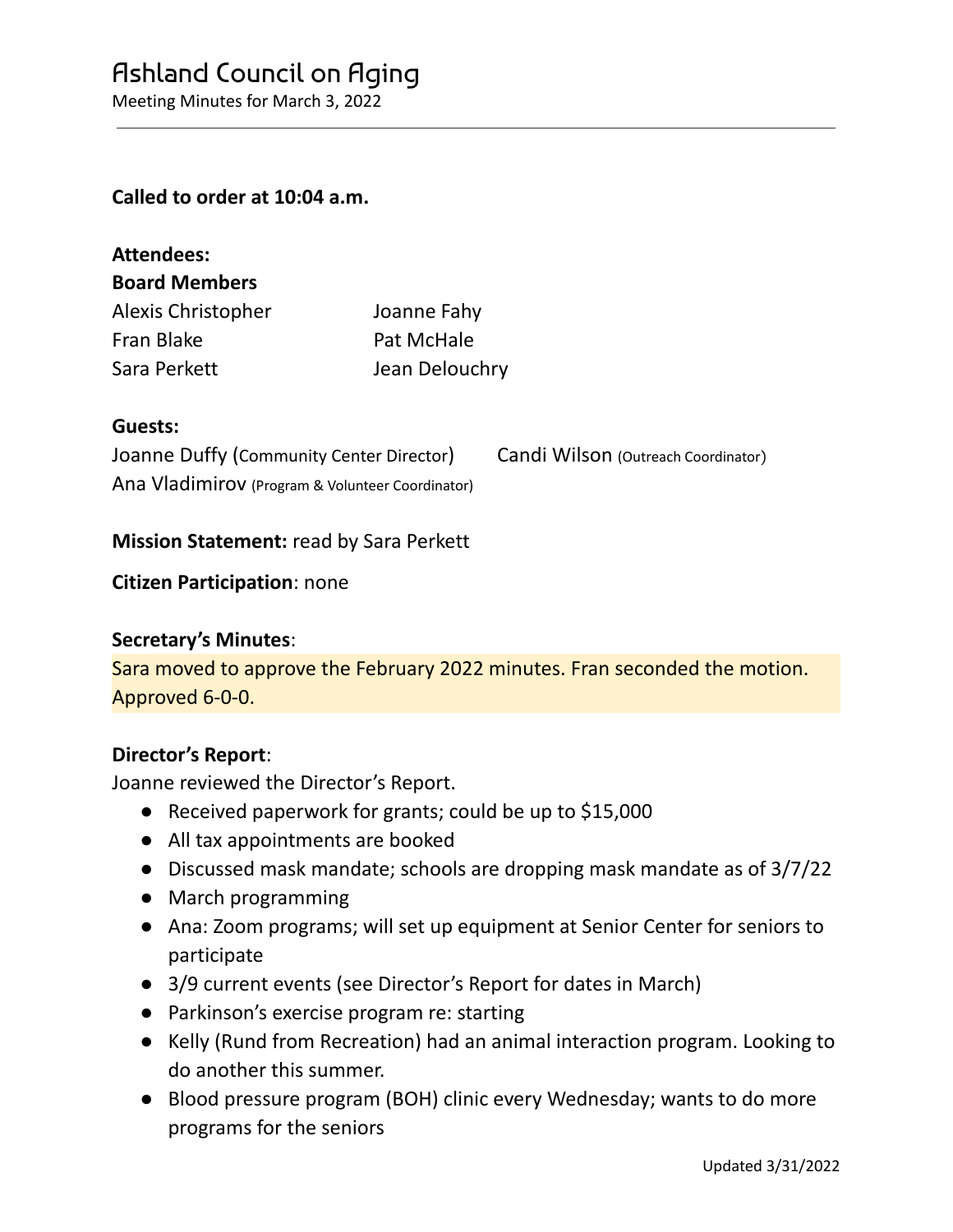# Ashland Council on Aging

Meeting Minutes for March 3, 2022

- Looking to do a deep cleaning of the kitchen every quarter
- Discussed the heating system. Center now separate from the High School. If there are any issues Jeff Bell (Facilities) will fix.
- Pat asked for clarification of what the FCOA does and how it affects the COA
- Discussed the possibility of having a grand re-opening to welcome people back. Maybe an open house to welcome new seniors in the Town. Also a good way to get new volunteers.

Joanne made a motion to approve the Director's Report, Fran seconded. The motion was approved 6-0-0.

## **Old Business**:

1. Candi discussed the use of the outdoor space. We have \$5,000 in the account for this purpose. FCOA wants a pavilion. Needs to be ADA compliant. An estimate is needed for site planning. She's researching grant applications for this purpose. Sara suggested a motion be made to support Candi's efforts so a letter can be written.

Alexis made a motion to support Candi's efforts; Fran seconded. The motion was approved 6-0-0.

- 2. Candi is also working on bringing back the Memory Cafe at the Bagel Table.
- 3. WACA: Sara asked for people who wanted to do voice over recordings to put on WACA.

## **New Business**:

- 1. Alexis needs the recording of the OML training
- 2. Recruit new members Ana to advertise
- 3. Discussed the terms of the Board members. There's a need to push people to get involved.

## **Around the Table**:

1. Pat: need to work with senior women; they feel they have no one to turn to with their issues.

## **Adjournment**:

Motion to adjourn made. 6-0-0